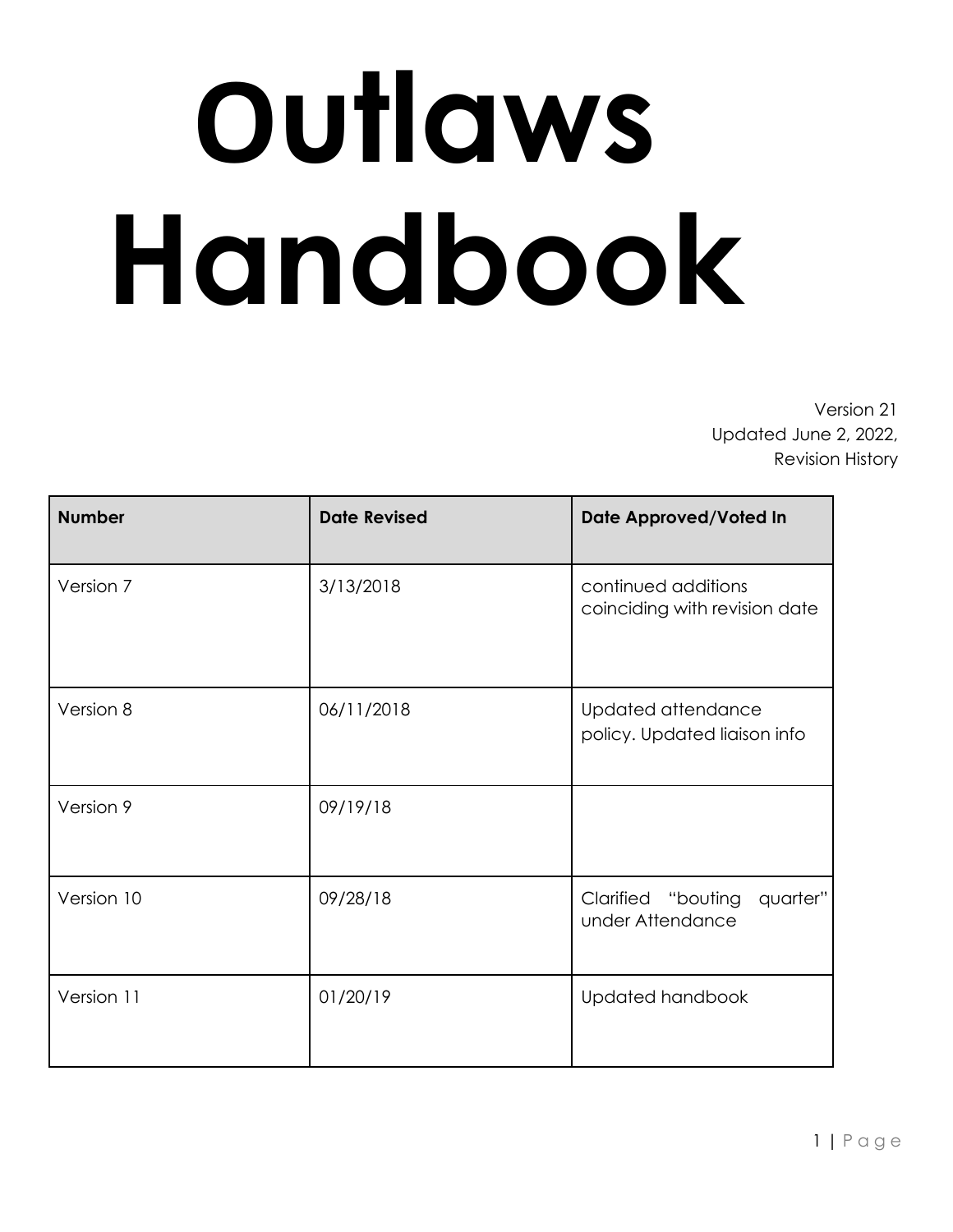| Version 12 | 02/05/19   | Updated disciplinary action                |  |
|------------|------------|--------------------------------------------|--|
| Version 13 | 07/02/19   | Updates made                               |  |
| Version 14 | 01/15/20   | Updates made                               |  |
| Version 15 | 04/07/20   | Fugitives name updated                     |  |
| Version 16 | 07/28/2020 | Diversity info added                       |  |
| Version 17 | 03/01/2021 | Changed FB groups to<br>Basecamp           |  |
| Version 18 | 2/26/2022  | <b>Updated Dues amount</b>                 |  |
| Version 19 | 3/17/2022  | Updated dues amount                        |  |
| Version 20 | 4/4/2022   | Updated coach liaison                      |  |
| Version 21 | 6/2/2022   | <b>Updated Outlaw Member</b><br>Categories |  |

# **Contents**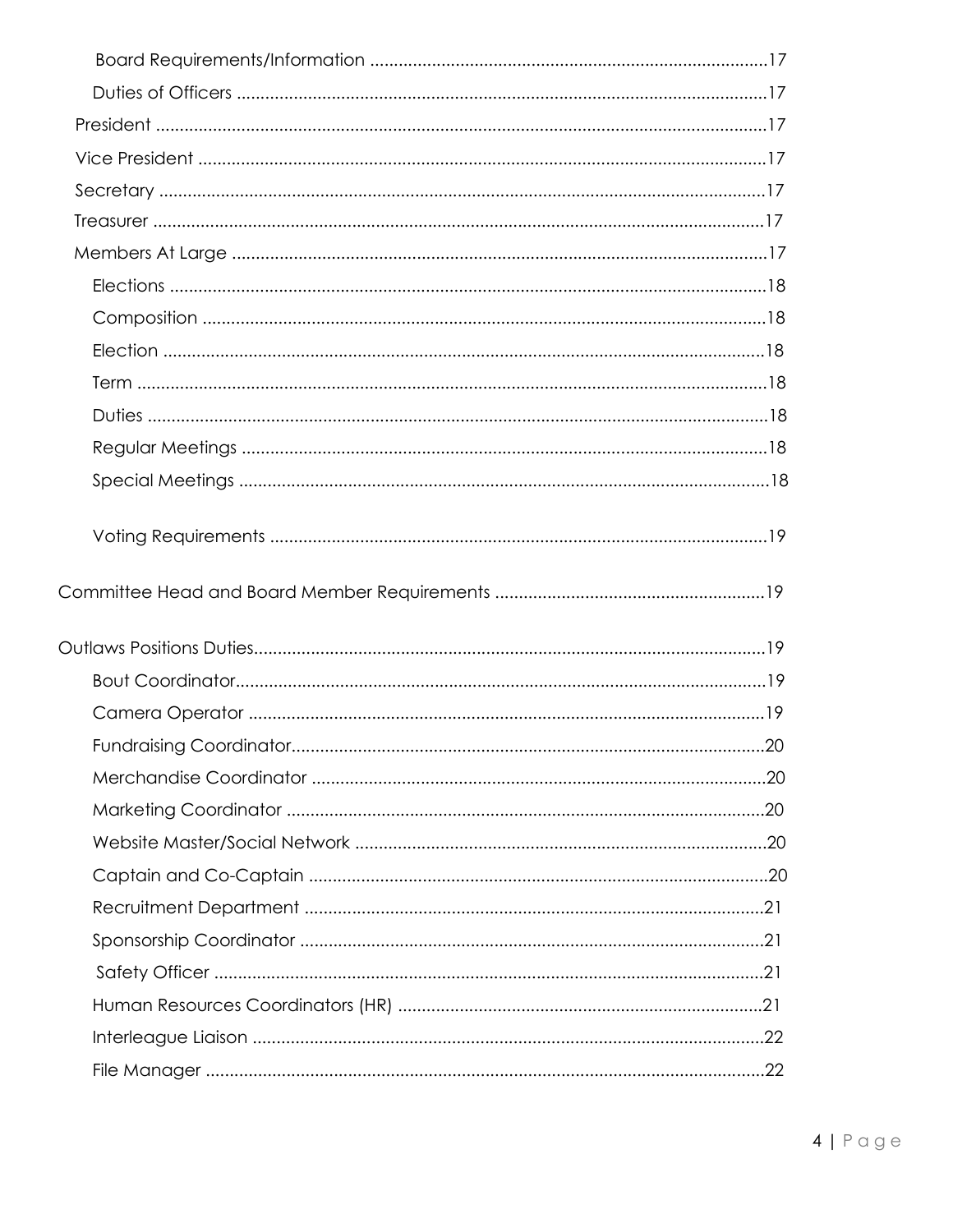# **How to Become an Outlaw**

# **MISFIT (tryouts)**

- New Skater to the league,
- \$80non-refundablefeedueatsignupforthe 3monthsofnon-contacton/off skates tryouts Promotion requirements:
	- o Passed basic skills testing (Coach's discretion: which may result in promotion of skater earlier than 3-month period)
	- o Trained for 2 NSO positions o Volunteered for an NSO position

twice

# **FUGITIVES**

- Promoted from Misfit initial tryouts program.
- 10 weeks+ of contact/scrimmage training.
- Skater now starts paying dues at \$45 per month.
- Skater must now purchase WFTDA insurance and provide WFTDA info to league.
- Volunteer to assist a committee.
- Attendance will be tracked, must maintain 50% attendance to remain in program.

# **OUTLAW**

- Completed Misfits and Fugitives training
- Approved by coaching
- In good standing with league

# **Skater Expectations**

# **Good Standing**

- For a skater to be in good standing with the league, the skater must be current on dues, have no HR complaints, no current disciplinary action, no complaints against skater
- "Cooling off" period: Skaters, please allow a 24 hour "cooling off" period before bringing any issues to a league member.
- Skaters need to be present during on skate warm up, team talks, on the bench during a bout, present during the team's half time talk, and present immediately after the game if needed.
- Skaters are responsible for communication after lines are posted of any issues the skater may have regarding the posted lines.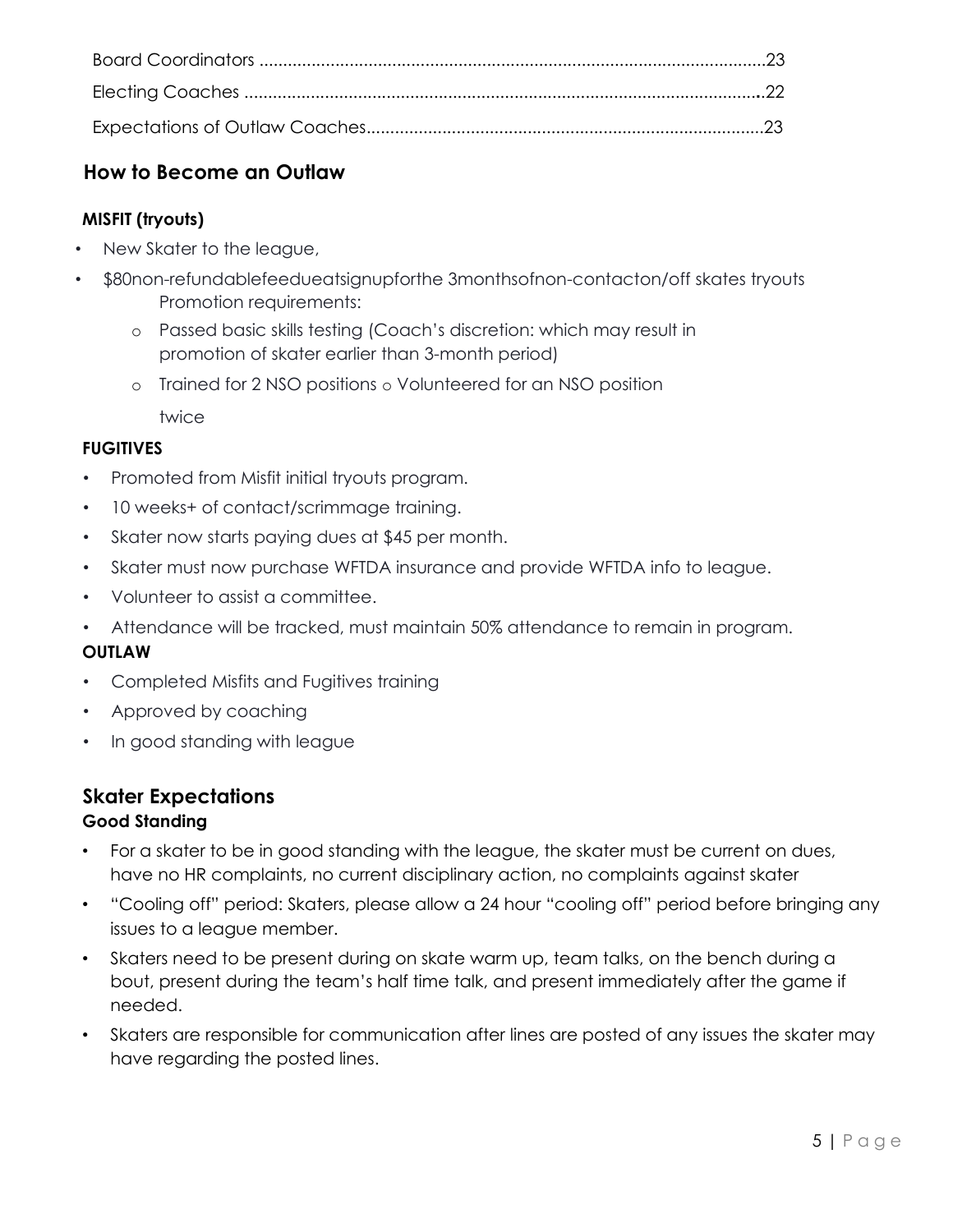# **Attendance Requirements**

- 66% attendance of Outlaw practices required over the three months preceding a bout. After initial roster is posted, rostered skaters must maintain 66% attendance or may lose the opportunity to play in bout.
- Attendance required at two practices immediately preceding any bout unless excused by coaching.
- Extra credit points will be used as tie breakers or if a roster doesn't yield 15 skaters and two alternates at the appropriate skating level for scheduled bout. The extra credit points will be added to those skaters who meet the skill requirement. After adding extra credit, if team still doesn't yield 15 skaters and two alternates, skaters from different playing/skill level and/or outside teams will be considered. Roster selection is at coaches' discretion.
- Skaters borrowed from other leagues must meet their own eligibility requirements.
- Outlaw practices that are 2 hours are worth 2 practice points. A 2-hour TUESDAY practice is worth 2 practice points. A 2-hour THURSDAY practice is 2 practice points.
- "Life clause": will be allowed 1x per year. This allows an Outlaw to roster with only having had 50% attendance within 3 months preceding the bout skater is trying to roster for. Skater must have notified Coaches of upcoming absences.
- July attendance is required but at reduced schedule.
- December attendance is not required and will be at a reduced schedule.
- Attendance will restart every January 1.
- Two (2) extra credit points will be awarded for skating with another team whether in a bout, scrimmage, practice, or at Roller Con. A skater may only earn 2 (of these) extra credit points per bouting quarter (the 3 months preceding a bout, not calendar quarter). Please email Outlaw coaches at outlawsrdcoach@gmail.com prior to participation for approval. There may be other opportunities each month to earn extra credit points which will be decided by the Board and announced accordingly. After participation, please email outlawscaptain@gmail.com to report extra credit hours earned. Outlaws must meet Outlaw requirements to be eligible to sub in for another team.
- Participation in Wrecking

Crew will count for 1 extra credit point per month. A skater may earn 3 (of these) points per bouting quarter (the 3 months preceding a bout, not calendar quarter).

- Volunteer time must have been met and dues must be paid current.
- Attendance tracking will be done manually by Captain/Co-Captains.
- Attendance, volunteer points and eligibility to roster will be posted monthly
- If skater is taking an extended vacation and will be practicing/playing with another league, skater must contact Outlaw coach prior to and ask the local league to email/contact the Outlaws coaches (outlawsrdcoach@gmail.com) confirming skater's participation in the league's event.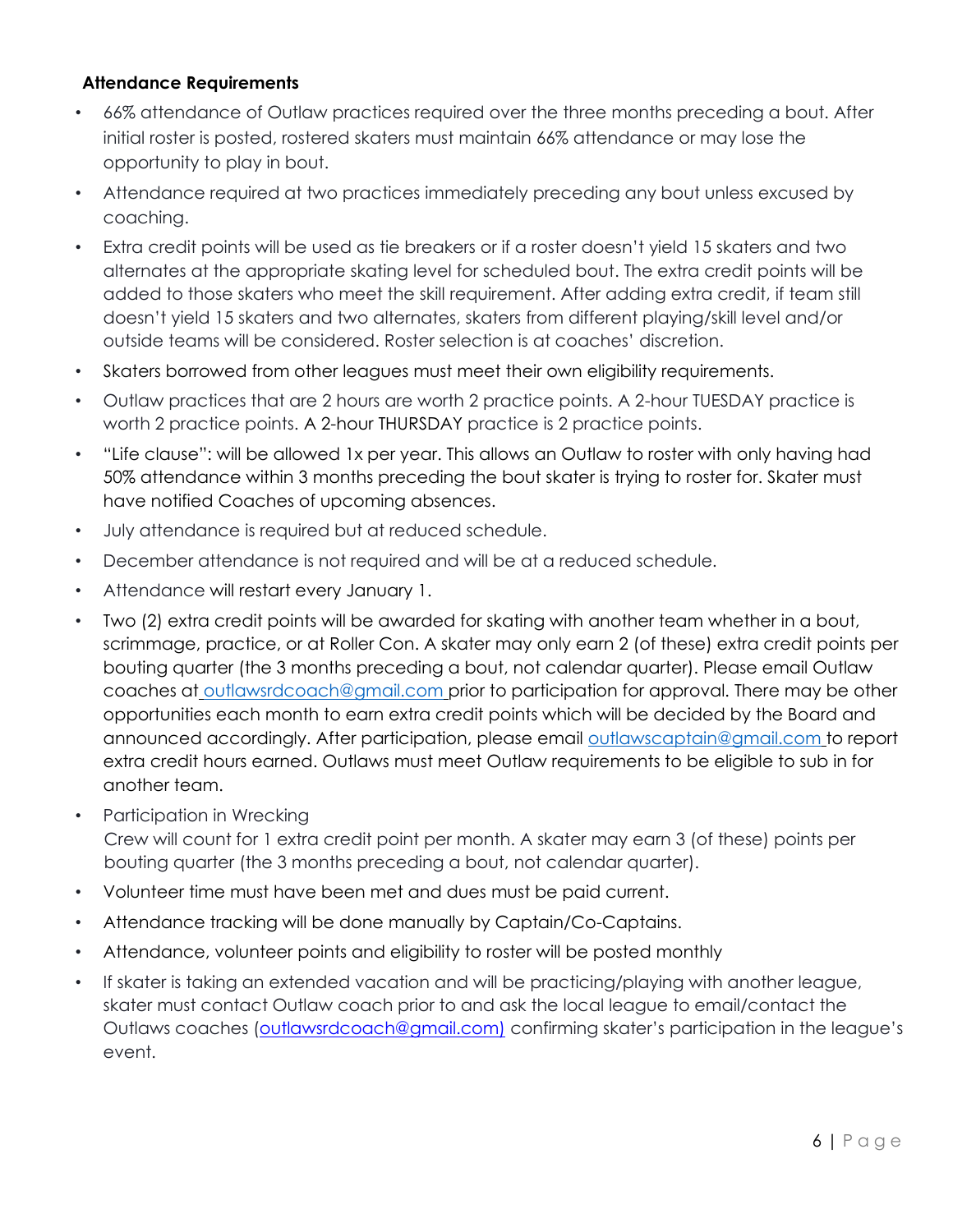### **Insurance Requirements**

- All team skaters must carry primary insurance and WFTDA insurance to be on skates.
- Misfits can sign waiver for WFTDA insurance during their participation in the initial 3 month Misfit (tryout) program.
- Fugitives must purchase their own WFTDA insurance before beginning their Fugitives program.
- Up-to date emergency cards complete with a copy of your private insurance must be given to the Safety Coordinator.
- Coverage is limited to roller derby activities such as team practices, scrimmages, bouts and tournaments.
- Failing to adhere to safety protocol, not wearing proper safety gear and skating under the influence will void your WFTDA insurance.
- If a claim must be filed, you must submit it within two weeks of your injury and an accident form needs to be filled out at the time of the injury.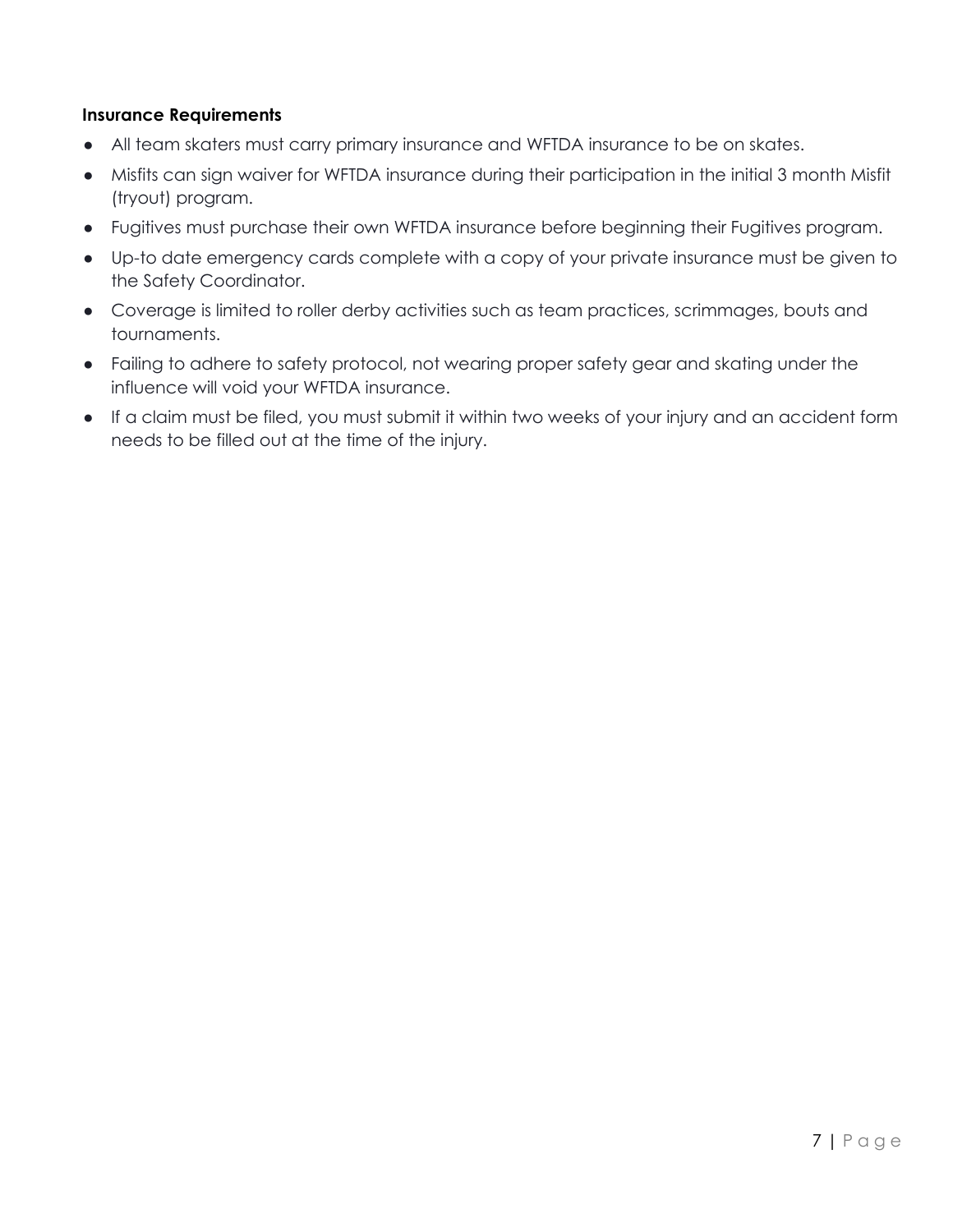# **Outlaw Member Categories**

| Category:                                                            | Do I pay<br>dues?                                  | Do I<br>volunteer?    | Any<br>deadlines?                                                                                                                                                                            | <b>Voting privileges?</b>                                                                    | <b>Anything else?</b>                                                                                                     |
|----------------------------------------------------------------------|----------------------------------------------------|-----------------------|----------------------------------------------------------------------------------------------------------------------------------------------------------------------------------------------|----------------------------------------------------------------------------------------------|---------------------------------------------------------------------------------------------------------------------------|
| <b>Misfit</b>                                                        | Yes, \$80 fee                                      | Not required<br>yet   | Pay in full by<br>1st practice                                                                                                                                                               | Not Yet                                                                                      | *3 month program                                                                                                          |
| <b>Skater</b>                                                        | Yes,<br>\$45/month                                 | Yes, 1<br>point/month | Dues paid by<br>1st, monthly                                                                                                                                                                 | Yes, after 3<br>months active<br>member, must be<br>in "Good<br>Standing" (per<br>Handbook). | *Report Volunteer<br>points to Captains.                                                                                  |
| <b>Temporarily</b><br><b>Injured Skater</b><br>$(1-30 \text{ days})$ | If only 1-30<br>days injured,<br>pay<br>\$45/month | Yes, 1<br>point/month | *Dues paid by<br>1st monthly.<br><i>*Contact</i><br>Coaching/Ca<br>ptains ASAP to<br>report injured<br>status. Assess<br>at 30 days,<br>may be re-<br>categorized<br>as "Injured<br>Skater." | Yes, after 3<br>months active<br>member, must be<br>in "Good<br>Standing" (per<br>Handbook). | *At Coaches' discretion.<br>$*1/2$<br>practice points<br>earned per practice.<br>*Report Volunteer<br>points to Captains. |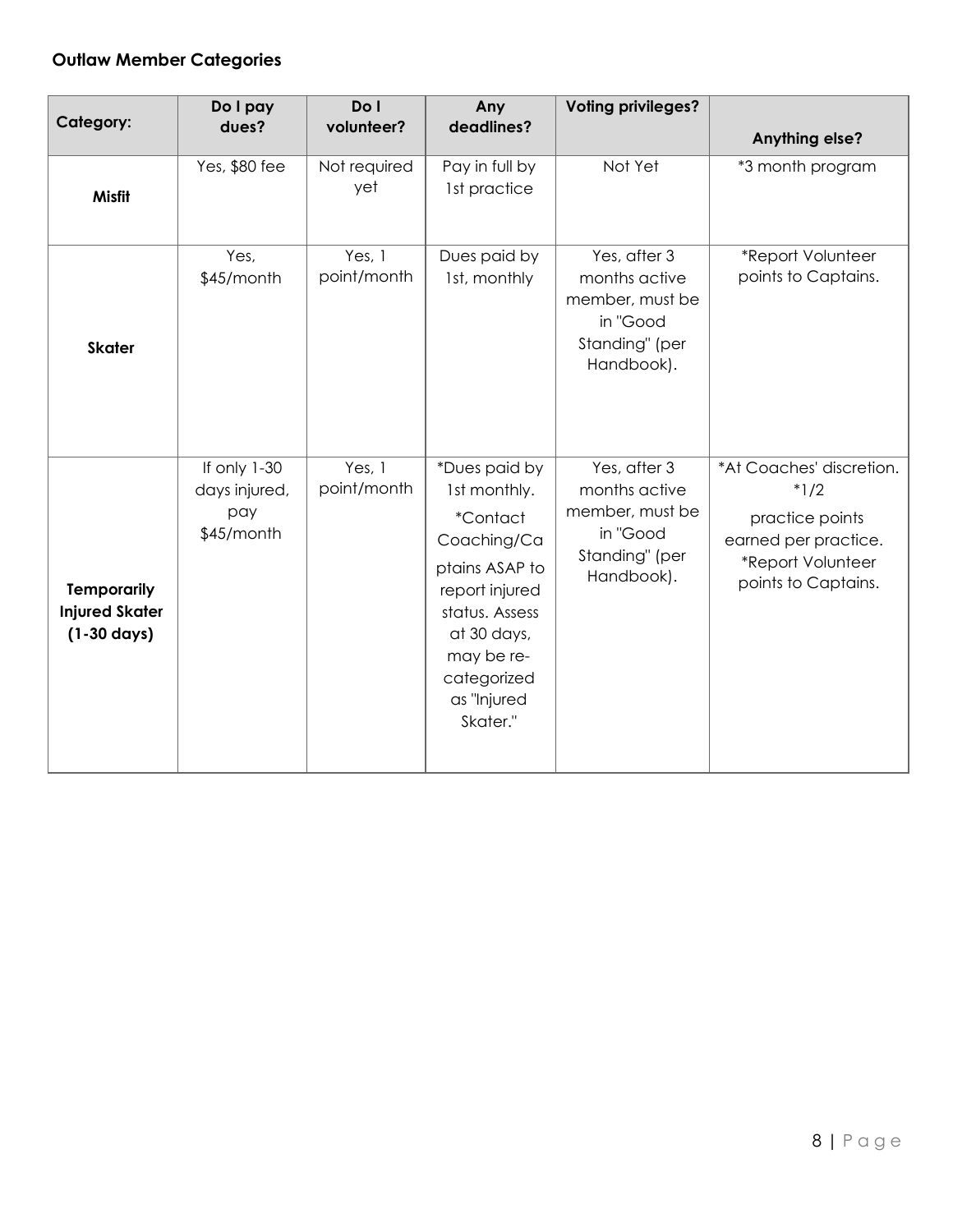| <b>Injured Skater</b><br>$(30 + days)$ | If 30+days<br>injured, pay<br>half dues<br>(\$22.50/month<br>) *Reassess<br>every 30 days | Yes, 1<br>point/month                                                               | *Dues paid by<br>1st monthly.<br><i>*Contact</i><br>Coaching/Ca<br>pt-ains ASAP<br>to report<br>injured status.<br>*Assessed in 3<br>month<br>increments. | Yes, after 3<br>months active<br>member, must be<br>in "Good<br>Standing" (per<br>Handbook). | *MUST submit Doctor's<br>note for skate<br>clearance to<br>Coaches/Captains prior<br>to skating. *30<br>days on skates for<br>entire practice prior to<br>roster eligibility.<br>*Coaches' discretion.<br>*1/2 practice points<br>earned per practice.<br>*Report Volunteer<br>points to Captains. |
|----------------------------------------|-------------------------------------------------------------------------------------------|-------------------------------------------------------------------------------------|-----------------------------------------------------------------------------------------------------------------------------------------------------------|----------------------------------------------------------------------------------------------|----------------------------------------------------------------------------------------------------------------------------------------------------------------------------------------------------------------------------------------------------------------------------------------------------|
| Pregnant<br><b>Skater</b>              | Nope                                                                                      | Yes, 2 points/<br><b>QUARTER</b>                                                    | *Contact<br>Coaching/Ca<br>pt-ains ASAP<br>to report<br>status.                                                                                           | Yes, after 3<br>months active<br>member, must be<br>in "Good<br>Standing" (per<br>Handbook). | *Contact<br>Coaching/Captains<br>ASAP to report status.                                                                                                                                                                                                                                            |
| SO/NSO/<br>Volunteer                   | Nope                                                                                      | Yes, 2 points/<br><b>QUARTER</b>                                                    | Nope                                                                                                                                                      | Yes, after 3<br>months active<br>member, must be<br>in "Good<br>Standing" (per<br>Handbook). | *Report Volunteer<br>points to Captains.                                                                                                                                                                                                                                                           |
| <b>Board</b><br>Member                 | Pay dues only<br>if you skate                                                             | *Automatic<br>volunteer<br>points<br>earned for<br><b>Board</b><br>Member<br>status | Nope                                                                                                                                                      | Yes, after 3<br>months active<br>member, must be<br>in "Good<br>Standing" (per<br>Handbook). | Nope                                                                                                                                                                                                                                                                                               |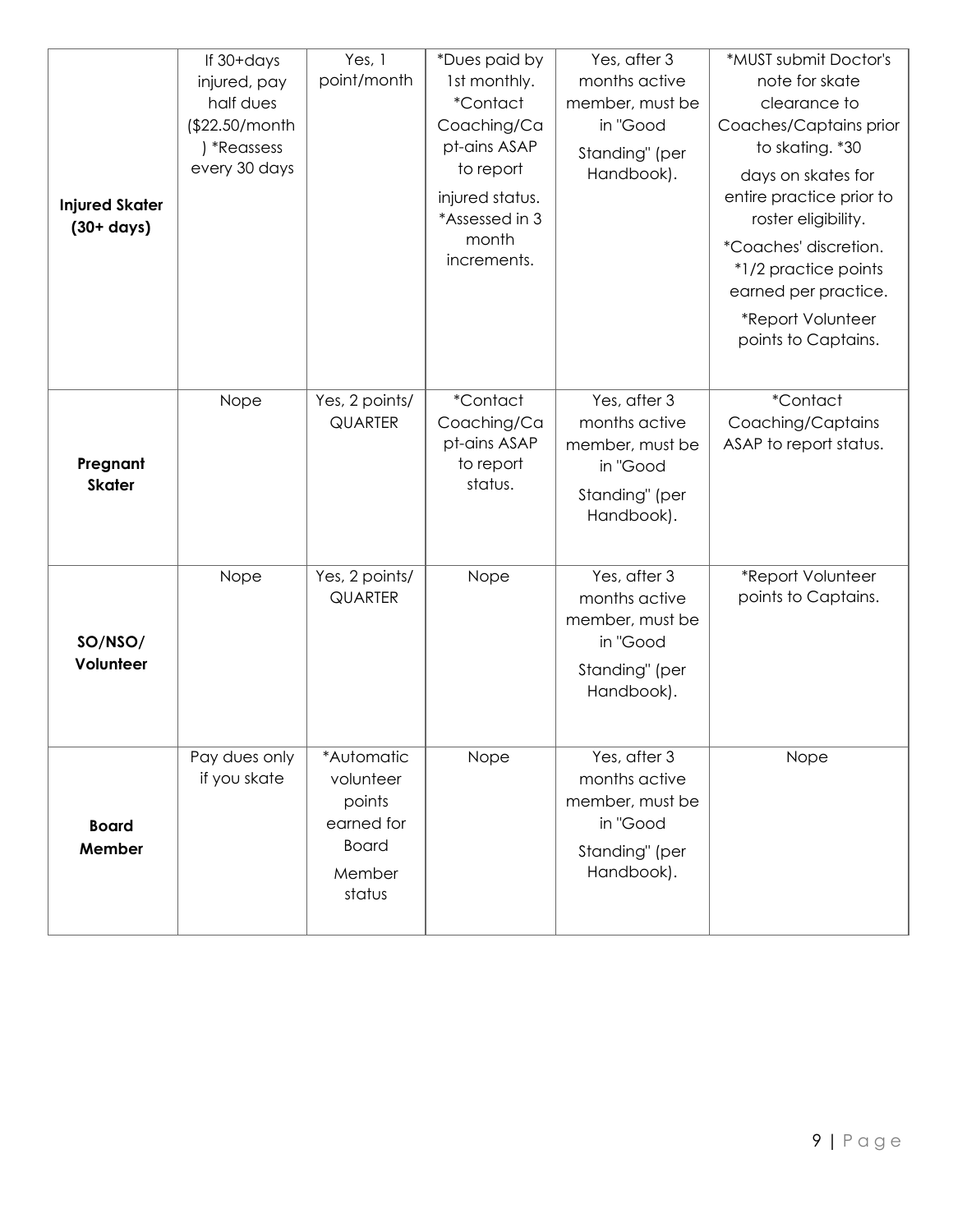|                            | Must pay 3                                                                                  | Yes, 1      | *Dues paid by                                                                                                                             | Yes, after 3                                                                 | *Must be in "Good                                                                                    |
|----------------------------|---------------------------------------------------------------------------------------------|-------------|-------------------------------------------------------------------------------------------------------------------------------------------|------------------------------------------------------------------------------|------------------------------------------------------------------------------------------------------|
| Returning<br><b>Skater</b> | consecutive<br>months of full<br>dues before<br>being eligible<br>to roster<br>(\$45/month) | point/month | 1st monthly.<br>*Must skate<br>entire<br>practice for 30<br>days & be<br>assessed by<br>Coaching<br>before being<br>eligible to<br>roster | months active<br>member, must be<br>in "Good<br>Standing" (per<br>Handbook). | Standing" (per<br>Handbook). *Must be<br>assessed by Coaching<br>before being eligible to<br>roster. |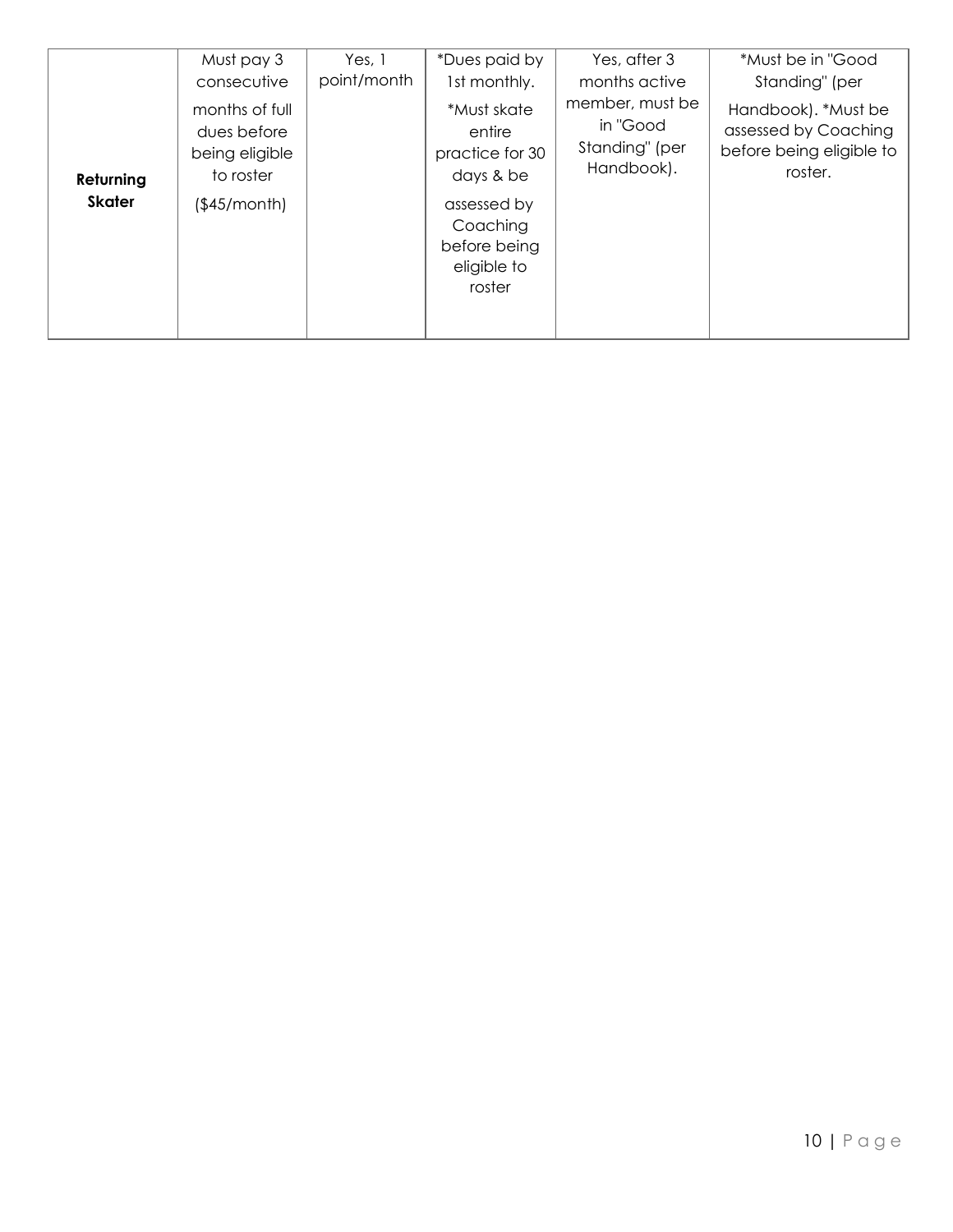### **Temporarily sick/injured skaters**

Skaters shall be allowed ½ practice points per hour (1 point for a 2-hour practice, 1.5 points for a 3 hour practice) when attending a full practice and being engaged/participating entire practice. Skaters must email Coaches prior to practice and participate as suggested (if any). No phones to be used during practice unless for Outlaw business with Coaches approval.

#### **Roster Requirements**

- Be in good standing with the league
- Have active member status
- 3 months paid dues
- 66% attendance
- Volunteering points met
- Committee participation
- Initial roster shall be posted 30 days prior to bout
- Final roster shall be posted 14 days prior to bout

#### **Borrowed skaters**

- Borrowed skaters will be subject to coaches' discretion during game play and treated in the same manner as an Outlaw.
- Borrowed skaters will be rostered at the same time as Outlaws.
- Borrowed skaters are not to mention eligibility for Outlaws roster until Outlaws have been made fully aware of their own eligibility.
- Borrowed skaters need to attend mandatory practices preceding a bout.

#### **Dues/Dues Sponsorship**

- Dues are due by the 1st practice of every month (Subject to change)
- Dues Sponsorship available when needed, please contact Treasurer for more information. o

1st month Full Dues paid o

2nd month ½ dues paid o

3rd month ½ dues paid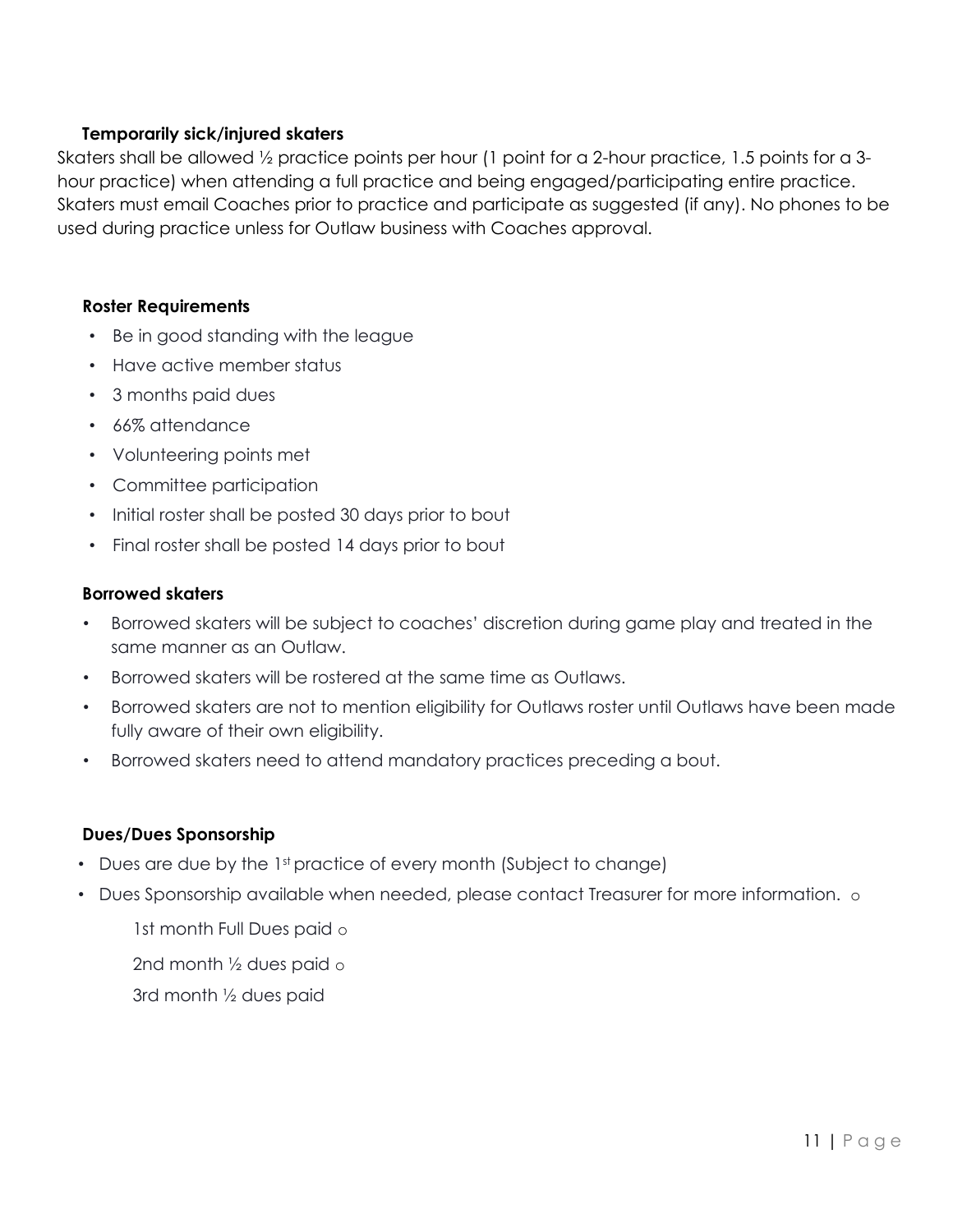## **Transfer in Policy**

- The Outlaws welcome transfers from other leagues; however, prior to accepting a transferring skater the following steps must be completed:
- Transferring skater must provide 2 letters of recommendation from their previous league.
- One letter is to be from a board member informing us that they're leaving their league in good standing: financially, behaviorally, etc.
- Second letter should be from coaching staff letting us know their level, coachability, etc.
- Once we receive those letters, the Coaches/Board will begin the approval process. Once approved, you will be invited to begin attending practices where the coaching staff will assess first 3 practices to determine placement.

## **Returning Skaters**

Board and coaching to evaluate skater's standing and conditions left under before acceptance back into the league.

#### **Process for Clearance to Skate with another league**

Needs to be an Outlaw and clear the game with the coaches prior to the event.

#### **Tournament Lodging**

House will be found; league will donate a percentage of the cost. Remaining balance will be split between Skaters, Coaches and Staff.

# **Access to League Resources**

- If a player transfers to another team on good terms, then that player will be removed from all Outlaw communication within 48 hours of effective transfer date.
- If a team member leaves on good terms without immediate plans to transfer to another team that person will be removed from all communication within 48 hours of their effective transfer date.
- If a player has a conflict of interest or irreconcilable differences arise, the player can be removed immediately from the Outlaw pages with the Board's discretion.
- Leaving members are to surrender all league resources, documents, and equipment.

## **Conflict Resolution**

Members are strongly encouraged to speak to an Individual privately before taking it to the HR, often face-to-face conversation can resolve misunderstanding. If the skater feels intimidated by the person or simply cannot speak to them, then the HR should become involved. The HR will resolve the problem as necessary. Confidentially is the choice of the skater. If mediation does not resolve the issue and violations of the Outlaw Code of Conduct have been found, disciplinary action including suspension, expulsion and termination from the team may occur.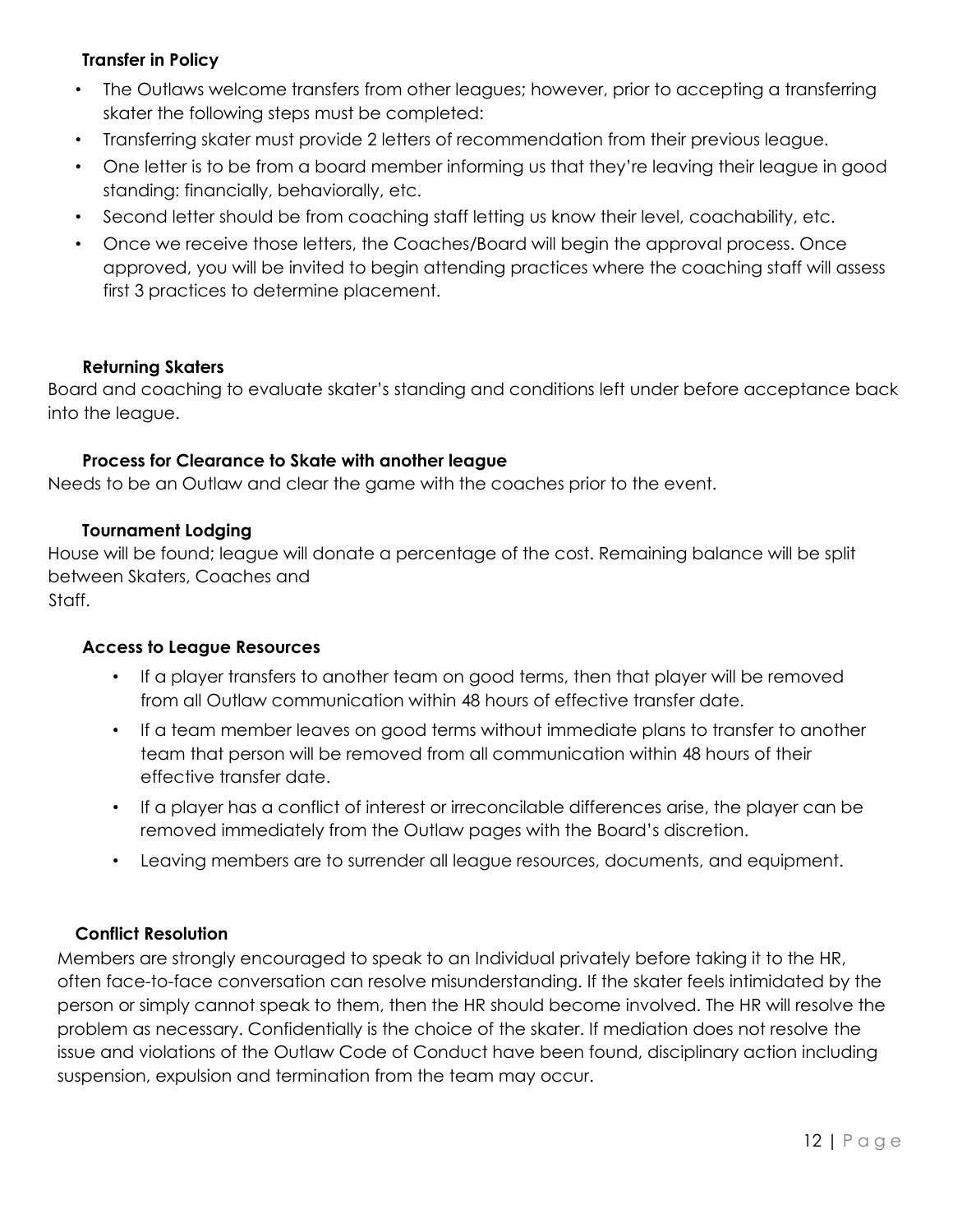Per Article III, Section 3 of our bylaws: "*Resignation and Removal: Any Member shall resign by filing a written resignation with the Secretary. The Board of Directors, by affirmative vote of two thirds of all members of the Board, may suspend, expel, or terminate an individual Member after a formal hearing according to the procedures in the Outlaw's Handbook"*.

Upon initiation of the formal complaint process, the HR rep receiving the Complaint Form will verify that parties involved have spoken individually and attempt to mediate and resolve matters between said parties. Conversations and details of the incident will be documented and logged by the HR Rep with each party signing the notes.

## **Verbal Warning:**

A Member in violation of the Code of Conduct, a Policy, or Procedure will be advised of the nature of the violation and informed that continued offences will result in discipline including suspension or expulsion from the League.

#### **Written Warning**

A Member in violation of the Code of Conduct, a Policy, or Procedure, or facing discipline for a previous violation will be given a written warning from the League President, HR Board Liaison and HR representative. The written warning will detail the offence, steps taken to resolve the offence, and disciplinary action. Probation, suspension, or expulsion from the League may be the result of a first or subsequent offence.

#### **Probation:**

## A 30-Day Probation Period

may be recommended to any Member in violation of the Code of

Conduct, a Policy or Procedure. Members will receive written notice of the initiation of a Probationary Period including details of the offence, steps taken to resolve the violation, and other disciplinary action taken if applicable. Following the end of the Probationary Period, the Member will meet with the League President, HR Board liaison and HR representative to discuss the process for returning to the status of Member in Good Standing. Members serving a Probationary Period are encouraged to attend all league events and maintain active member status according to the Outlaw Handbook policies. Failure to successfully complete the Probationary Period may result in suspension or expulsion from the League.

#### **Suspension:**

A two-week Suspension Period may be recommended to any Member in violation of the Code of Conduct, a Policy, or Procedure if deemed to be the appropriate disciplinary action by the Outlaws. Members facing suspension will receive written notice of the impending suspension and will detail the offence, steps taken to resolve the offence, and disciplinary action. Members facing suspension will have 48 hours to reply to the notice in writing. Members under suspension will serve a two-week suspension. Following the end of the suspension period, the Member will meet with the League President, HR Board liaison and HR representative to discuss the process for returning to the status of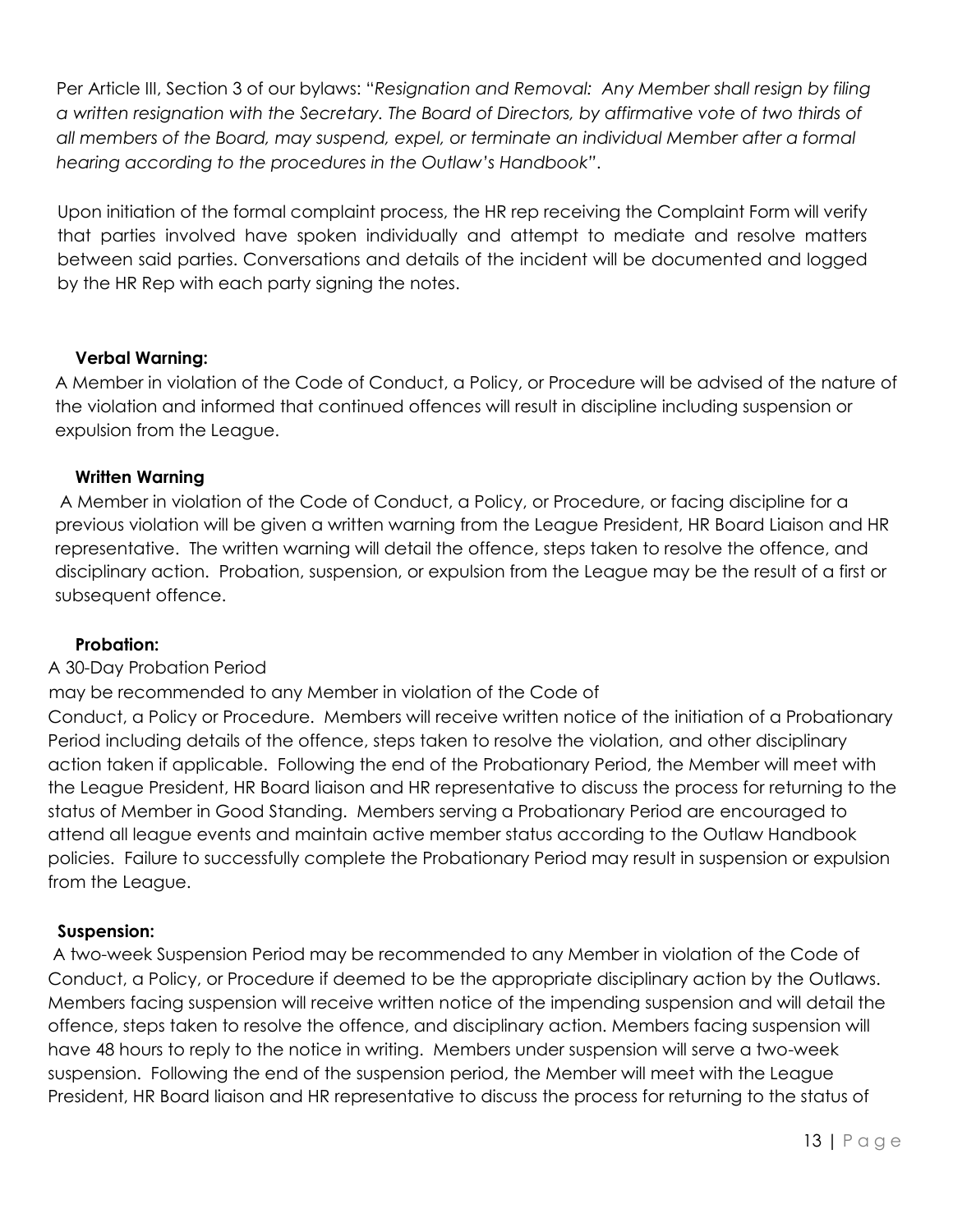Member in Good Standing.

Members serving a suspension are unable to attend any League Events or Practices. Failure to successfully complete the Probationary Period may result in expulsion from the League.

# **Expulsion:**

Members in violation of the Code of Conduct, a Policy, or Procedure may face expulsion from Outlaws Roller Derby. Members will be notified in writing of the expulsion, including details of the offence and steps taken to resolve the violation. In the case of illegal activity, OUTLAWS ROLLER DERBY will notify the authorities. Expulsion is permanent and without recourse. Outlaws Roller Derby will not provide a reference for expelled players to other leagues.

# **Confidentiality Clause:**

All Members will protect the privacy of parties involved within the League and Derby Community by keeping Conflict Resolution/Disciplinary Action proceedings confidential.

# **Code of Conduct**

This code of conduct shall apply in any capacity as an Outlaws Roller Derby member, including but not limited to social media, participation in Outlaw events, practice, etc. The code of conduct is to create a standard for acceptable behavior to foster an environment that is respectful of the rights of all its members.

- 1. I hereby pledge to be responsible for my words (both verbal and written) and actions while a member of the Outlaws Roller Derby team and shall conform my behavior to the following code of conduct:
- 2. I will not engage in un-sportsman like conduct with any coach, player, participant, official or any other attendee.
- 3. I will not encourage my child, or any other person, to engage in un-sportsman like conduct with any coach, player, participant, official or any other attendee.
- 4. I will not engage in any behavior which would endanger the health, safety or well-being of any coach, player, participant, official or any other attendee.
- 5. I will not encourage any other person, to engage in any behavior which would endanger the health, safety or well-being of any coach, player, participant, official or any other attendee.
- 6. I will not use drugs or alcohol while participating in any events, roller derby/skating practices, scrimmages and/or bouts/tournaments.
- 7. I will not encourage any other person, to use drugs or alcohol while participating in any events, roller derby/skating practices, scrimmages and/or bouts/tournaments.
- 8. I will treat any coach, player, participant, official or any other attendee with respect regardless of race, religion, color, national origin, sex, sexual orientation or ability.
- 9. I will not engage in verbal or physical threats or abuse aimed at any coach, player, participant, official or any other attendee.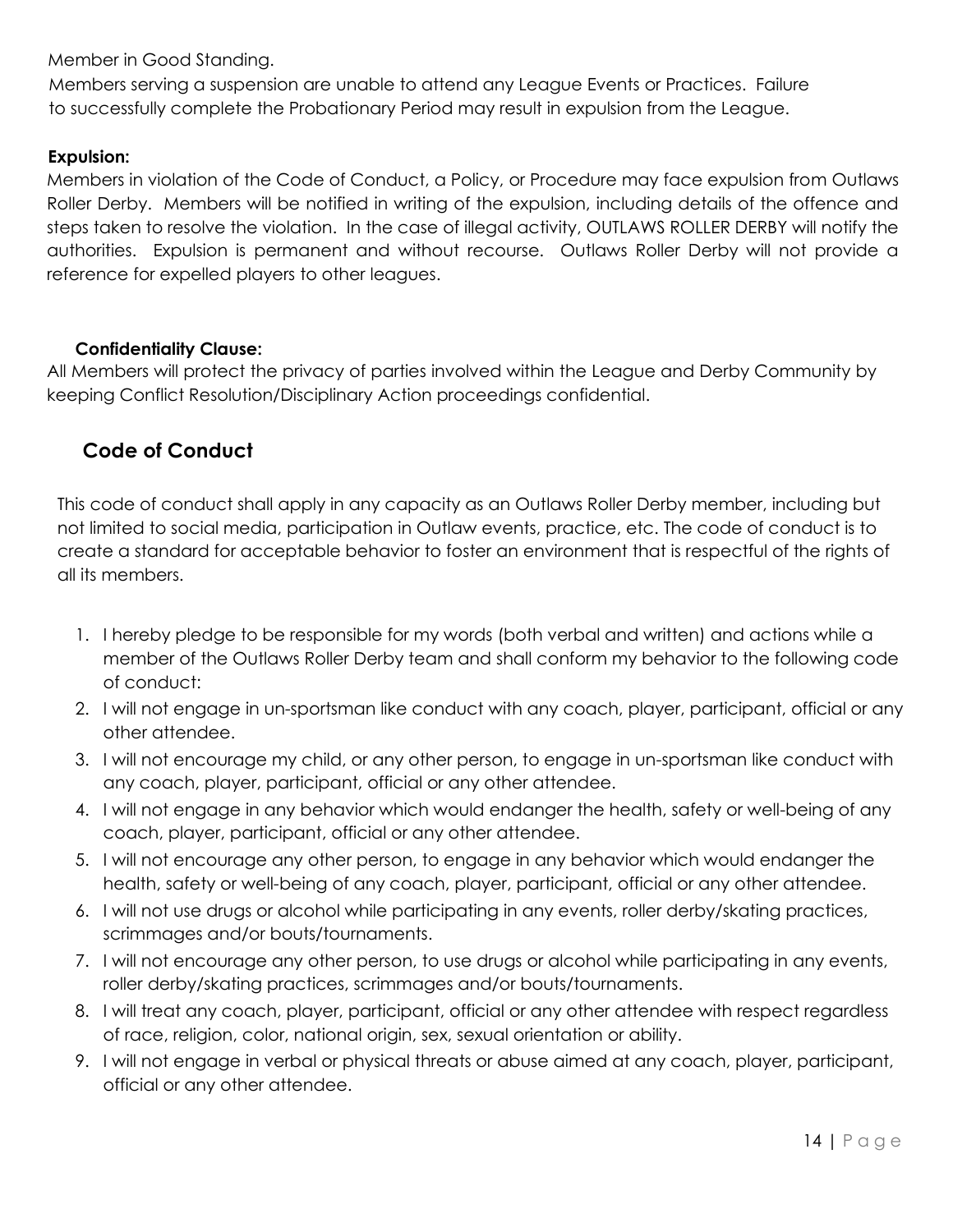- 10. I will not encourage any other person, to engage in verbal or physical threats or abuse aimed at any coach, player, participant, official or any other attendee.
- 11. I will not initiate a fight or scuffle with any coach, player, participant, official or any other attendee.
- 12. I will not encourage any other person to initiate a fight or scuffle with any coach, player, participant, official or any other attendee.
- 13. I hereby release all coaches, Board and committee members from all claims, cause of action, damages or liability arising from any participation in any events, roller derby/skating practices, scrimmages and/or bouts/tournaments.
- 14. *I will abide by any decision rendered by the Code of Conduct Committee.*
- 15. When discussing the Outlaws or anything Outlaw related, do so in a respectful manner. The Outlaws are a diverse team of athletes and will continuously strive to be inclusive of all genders, cultures, abilities, etc. Disrespect of the League or its members in any manner will not be tolerated.

# **Diversity Committee**

- Committee serves to explore and assist in implanting measures or initiatives that enable equal access to Outlaws Roller Derby and participation in associated activities by people from any group that is underrepresented in the sport or has difficult accessing it.
- Actively search for ways to reach out into the local community and to counteract barriers that restrict the opportunity for all sections of the population to participate equally and fully in ORD activities.
- Collect and provide educational materials to support members interest in pursuing personal growth in diversity and equality matters or for use, when appropriate to address policy violations.
- Assist Human Resources Coordinator with evaluating reported policy violations and prescribing education and disciplinary action when appropriate.
- May act as a first point of contact for members considering filing a complaint. Assist members in bringing their grievance or formal complaint to the attention of the Human Resources Coordinator.
- Reviewing practices and procedures to ensure no members are treated less favorably than others.
- Regularly reviewing all organizational and logistical decisions which may affect equality.
- Code of Conduct: Change "Creed" to "Religion", add "equality policy" into handbook, committee to draft, have team members sign.
- What kind of discipline/consequences for folks who violate policy?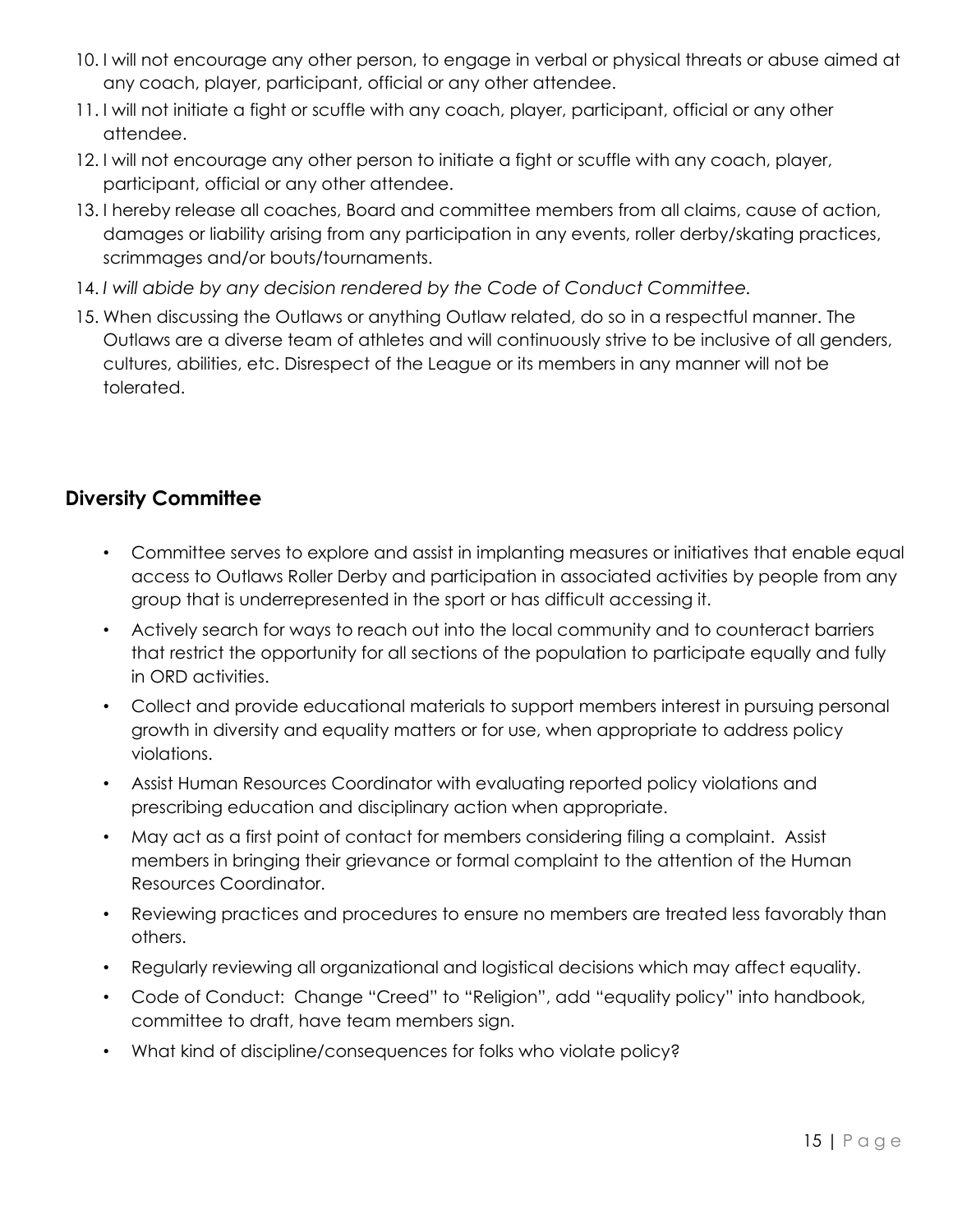• Complaints to be made to HR, Diversity committee steps in to assist/educate "violator", committee to work with HR.

# **Retention Committee**

The goal of this committee is to roll out the red carpet to new and prospective members and get to know their goals and reasons for becoming an Outlaw. Persons on this committee will be actively involved in the recruiting process, including all recruiting events.

Duties for this committee may include:

- Participating in recruiting events
- Planning/ Participating in Fugitive/ Misfits social (retention) events such as: trail skates, night outs, going to concerts/ events/ shows, social hangouts, etc.
- Reaching out to new members to check in regularly with new Outlaws/Fugitives/Misfits via Messenger or text during their first few months as an Outlaws/ Fugitives/ Misfit
- Participating or planning Big/Little Sister events
- Posting on Booties page when planning a social event

# **Safety**

- Players will take an active role in reducing injury to self and others.
- All proper protective equipment must be worn while on skates at any Outlaws skating event.
- Skaters are to follow the directions/rules of coaches, trainers, and referees
- Maintain personal physical fitness
- Maintain proper hygiene
- Report potential hazard to safety coordinator

## **Important WFTDA Safety Guidelines**

- If a player falls and a concussion could be likely, the Safety Officer or volunteer must immediately evaluate the skater. If that skater has any of the concussion symptoms, they must wait off the track for 20 minutes to be reevaluated. If the Safety Officer finds the likely hood of concussion, that skater must be reevaluated by a doctor and may return upon a full medical release.
- If a skater has an open cut or wound, that skater must be removed from the track immediately and the broken skin must be covered before returning to the track (including nosebleed).
- Skaters are expected to wear proper fitting safety gear (that is always in good condition) while on skates.

# **Volunteer Requirements**

- Board voted that the requirement for volunteer points will be 2 points per month.
- NSO Trainings/Bout Work will count towards volunteer points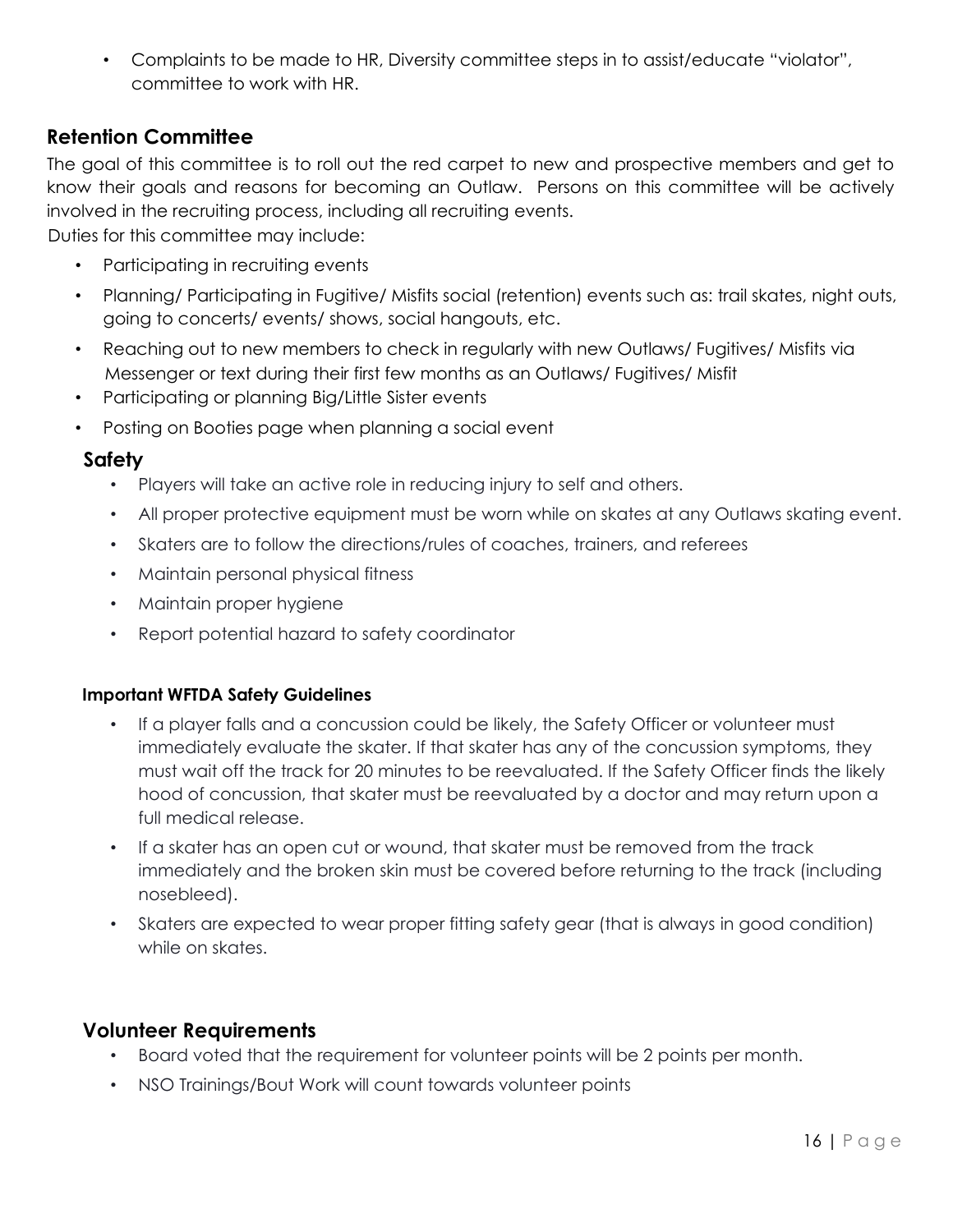- Organizers of events will earn double points for the event. All others earn 1 point per event. Organizer is responsible to take attendance of those that volunteered at their event and submit to captain.
- Board required to clear event 2 weeks prior
- If unable to volunteer, the Board can assist with finding a job to earn volunteer points.
- Board & Coaching duties performed count as volunteer points.

# **Board Requirements/Information**

#### **Duties of Officers**

Subject to the continuing authority of the Board of Directors, the officers of The Outlaws have the duties and responsibilities assigned to them by the Board of Directors from time to time, which unless otherwise determined by the Board will include the following:

## *President*

The President shall preside at all meetings and shall be ex officio Chairman of the Board of Directors, send out all notices, and shall perform such other duties as are incident to the office or are properly required of her by the Board of Directors.

## *Vice President*

The Vice President shall assist the President in the discharge of her duties, preside in her absence, serve on the Board of Directors, and perform such other duties as may be assigned to her by the President or Board of Directors.

## *Secretary*

The Secretary shall keep a full and complete record of the proceedings of all meetings and shall preserve all documents, reports, and communications connected with the business of the Outlaws, and perform such other duties which usually pertain to the office. She shall also serve on the Board of Directors and perform such other duties as may be assigned to her by the President or the Board of Directors.

#### *Treasurer*

The Treasurer shall collect and receive all monies, keep a correct amount thereof, and deposit same in the name of The Outlaws as approved by the Board of Directors. She shall manage The Outlaws' taxes, including possible hiring of a qualified CPA or bookkeeper, making any elections or filings required by The Outlaws. She shall also serve on the Board of Directors and perform such other duties as may be assigned to her by the President or the Board of Directors.

## *Members At Large*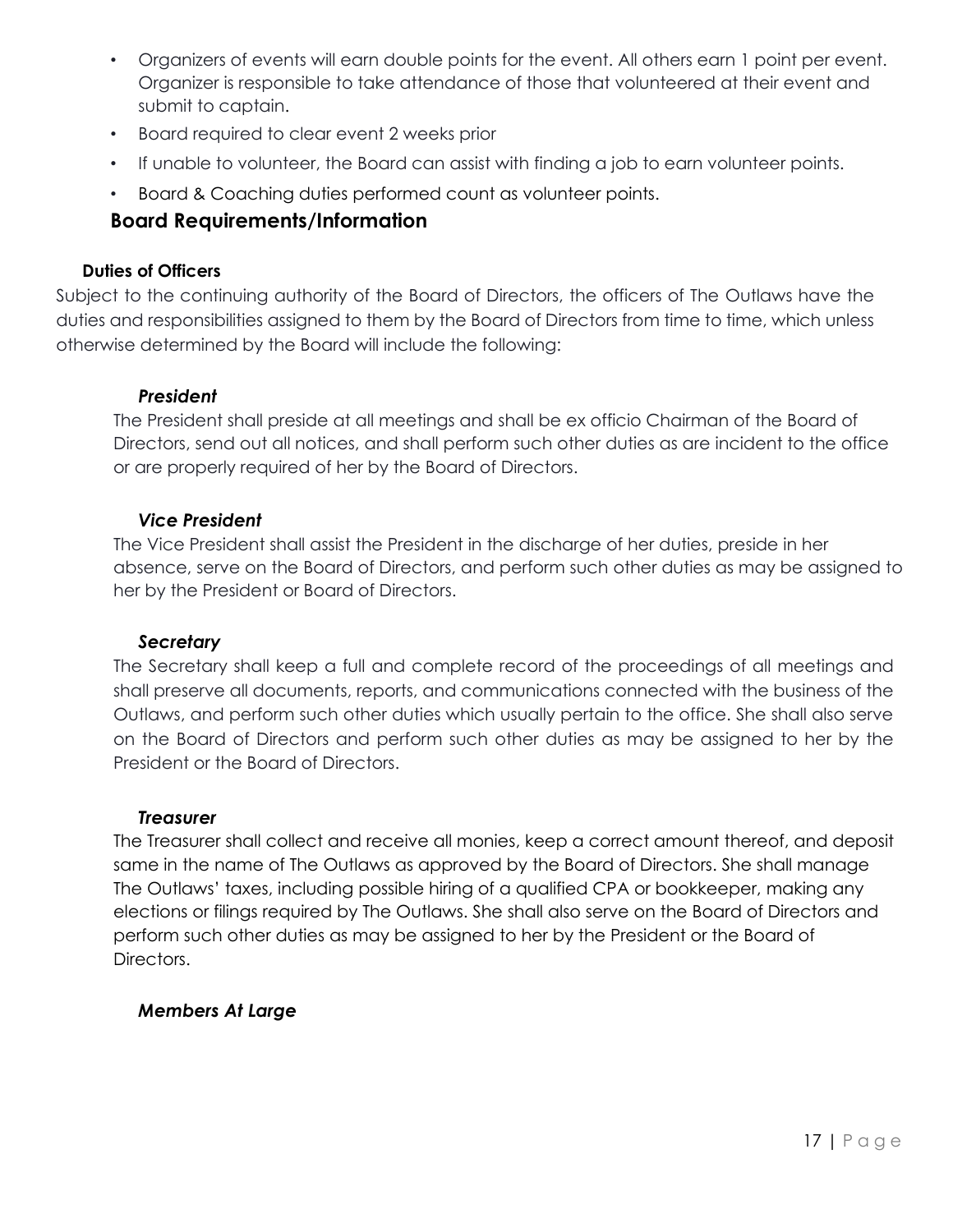# **Elections**

Every other year members at large shall be elected by majority vote at the league meeting at the beginning of the bouting season, by a quorum of the active/current members present. In case a vacancy shall occur in any officer position, the vacancy shall be filled by the Board of Directors, and the person chosen to fill such vacancy shall hold office until the next Election Meeting at which the election of Officers is in the regular order of business.

### **Composition**

The Board of Directors

shall be composed of the President, the Vice President, the Secretary, the Treasurer, and up to three additional individuals ("Directors. . at Large"). In order to be eligible for a Board/Coaching position, one must be an active member with the league for a minimum of one year.

#### **Election**

Officers shall be elected pursuant to Article IV, Section 6 of the By Laws above. Directors. at Large will be up for appointment every other year.

#### **Term**

Officers and Directors at Large shall assume office at the close of the Election Meeting at which their election is declared. Officers shall serve for two years and thereafter until their last successor shall have been duly elected. Directors at Large shall serve for 2 years until their last successor shall have been duly appointed.

#### **Duties**

The Board of Directors is responsible for overall policy and direction of The Outlaws, and delegates responsibility of day to day operations to the Officers and Committees. It shall make a report at the Annual Meeting of The Outlaws in accordance with the State Statutes and/or Laws (if applicable).

#### **Regular Meetings**

The Board of Directors shall meet quarterly, at an agreed upon time and place. Regular meetings of the Board of Directors may be held upon such notice or without notice, as the Board of Directors shall from time to time determine.

#### **Special Meetings**

Special meetings of the Board of Directors may be called by the President or at the written request of three members of the Board of Directors.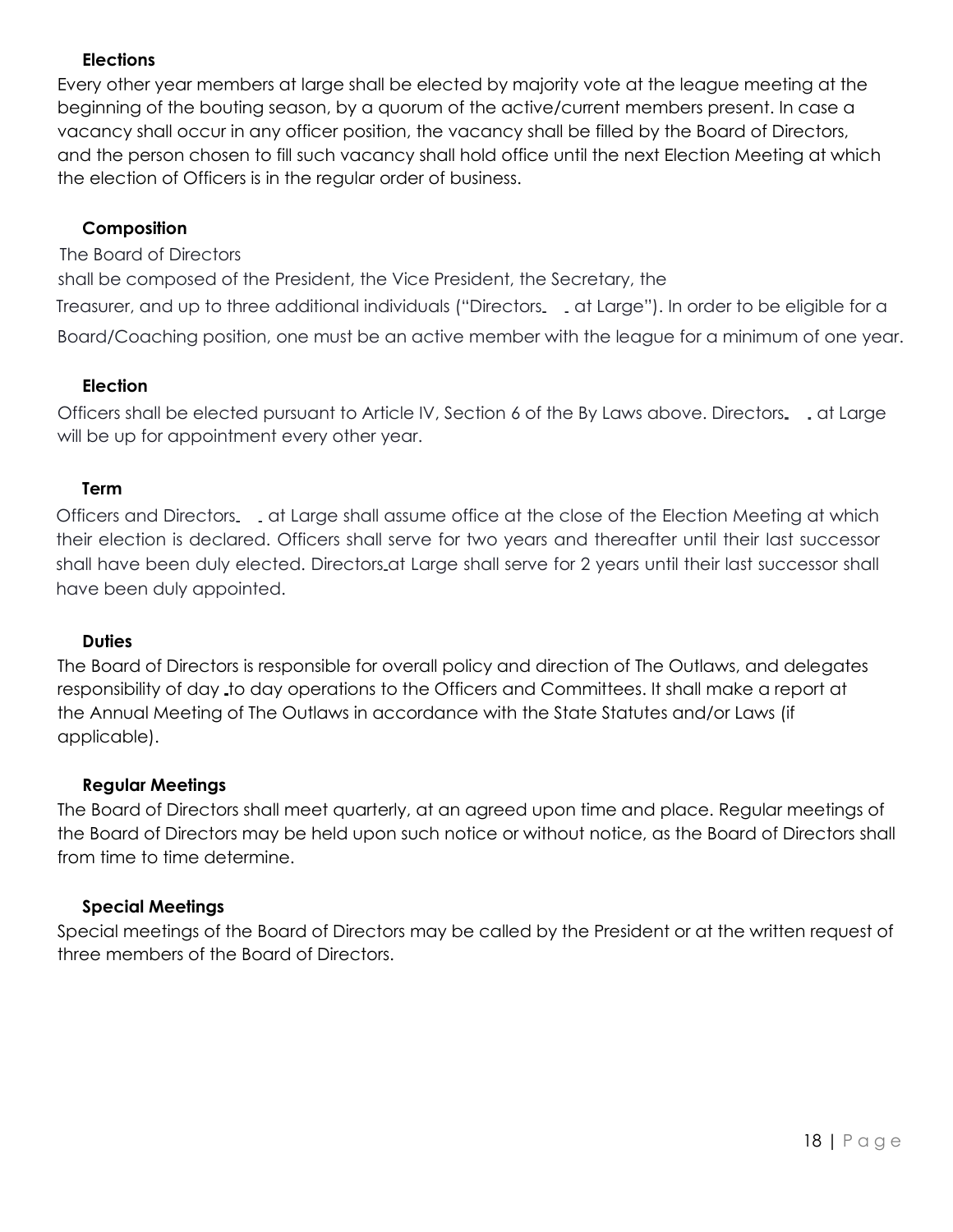# **Voting Requirements**

- Surveys ("Official") sent out via SurveyMonkey will go out to folks who have been with the Outlaws for at least 3 months, active and in good standing. "Unofficial" votes will be sent out to the league via Facebook.
- An "official" vote may be one that would affect League policy or changes to the handbook.

# **Committee Head and Board Member Requirements**

All Head Coordinators and Board Members must have full Outlaw membership and fully paid dues for 6 months in order to be elected.

# **Outlaws Positions Duties**

 The following committee head positions are voted in annually: The Board's duties are counted towards volunteer points required.

# **Bout Coordinator**

- Handles all necessary tasks for hosting home bouts including:
- Establishing the schedule of the event
- Arranging/ Overseeing volunteers for setup and cleanup
- Ideas for fun activities during halftime
- Work with Merchandising Coordinator for merchandise booth at bouts
- Make sure team has all supplies needed for the bout
- Put together bout program (with player and ref information/picture, along with quick rules of the game.)
- Order chairs
- Beer/Liquor license (if having a beer garden)
- Secure beer (if having a beer garden)
- Arrange/Oversee beer garden security/id checker ( if having a beer garden )
- Put together a hospitality committee or arrange goody basket for visiting team and refs/officials.

## **Camera Operator**

- Coordinates photographers for the Outlaws
- Find a photographer for team pictures bouts (photography students, possible photographer, sponsor, etc.)
- Ensures photos are given to Marketing Coordinator, Facebook and Website Administrators for Outlaw promotions
- Work with our Treasurer on a budget for photographer.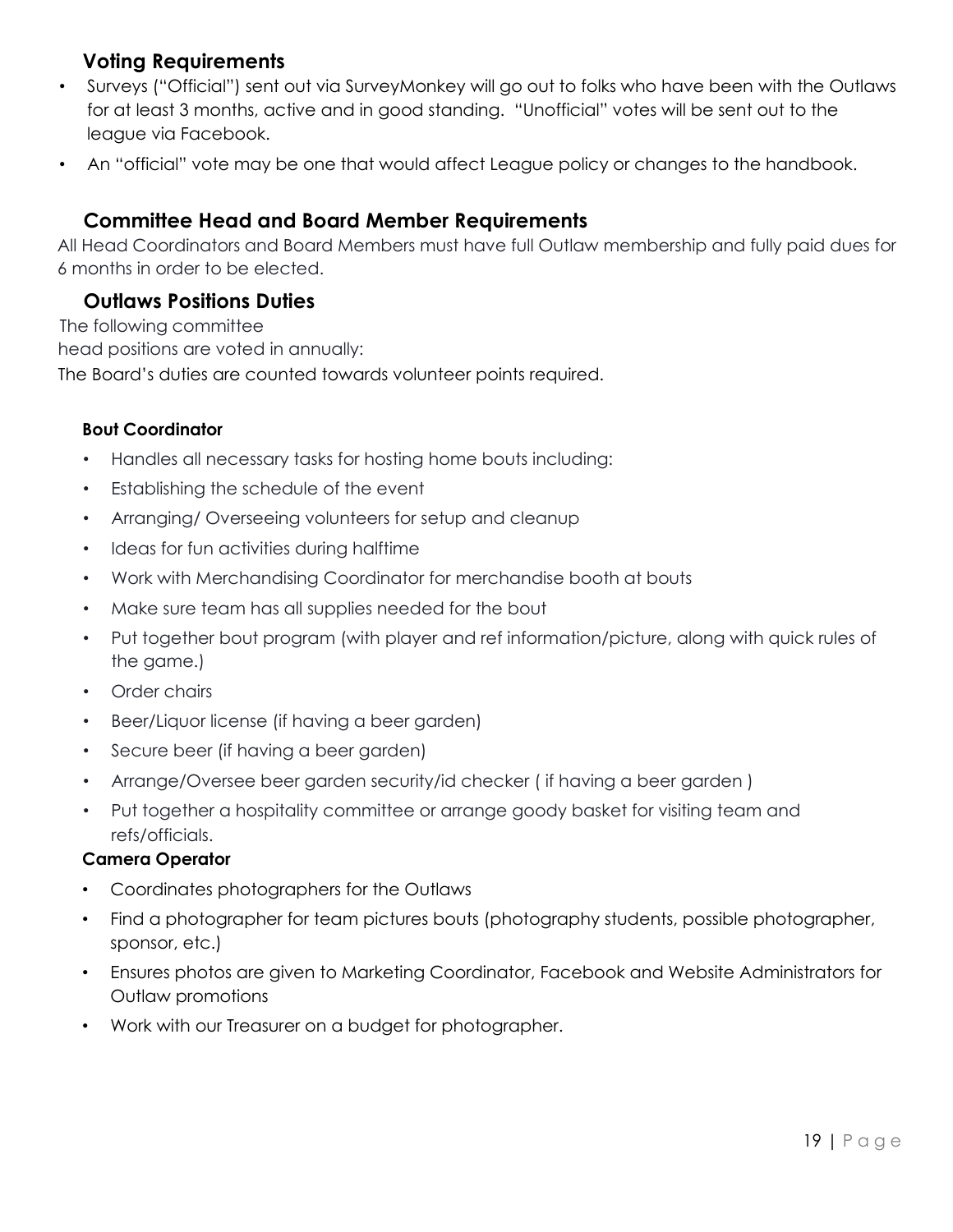### **Fundraising Coordinator**

- Handles all necessary tasks for hosting and organizing fundraising events.
- Works with our Treasurer on budget needed for fundraising events and profits made.
- Generates ideas for events
- Establishes schedule of events
- Confirms locations for each event
- Coordinates volunteers for each event

#### **Merchandise Coordinator**

- Handles all aspects of Outlaw Merchandise.
- Works with our Treasurer on budget needed for Merchandising needs as well as profits made from all merchandise sales.
- Keep track of all inventories
- Order merchandise as needed
- Helps set up merchandise displays at events
- Research new merchandise ideas

#### **Marketing Coordinator**

- Handles all aspects of the Outlaws marketing.
- Works with our Treasurer on budget needed for marketing needs.
- Advertises for all Outlaws events (Newspapers, Online, Flyers, Etc.)
- Helps create flyers and promotions of the Outlaws including bouts, fundraisers, etc.
- All skaters to post on their social media (Facebook, Twitter, Instagram) weeks leading to event. (If applicable)

#### **Website Master/Social Network**

- Maintain presence online
- Schedule of upcoming events
- Post scores of bouts
- Coach profiles/bios
- Skater profiles/bios
- Social Media Posting including pictures, posts, information and events.

#### **Captain and Co-Captain**

- Are team leaders on and off the track
- Keep track of team's attendance each practice as well as overall attendance for bout qualifying.
- Lead the team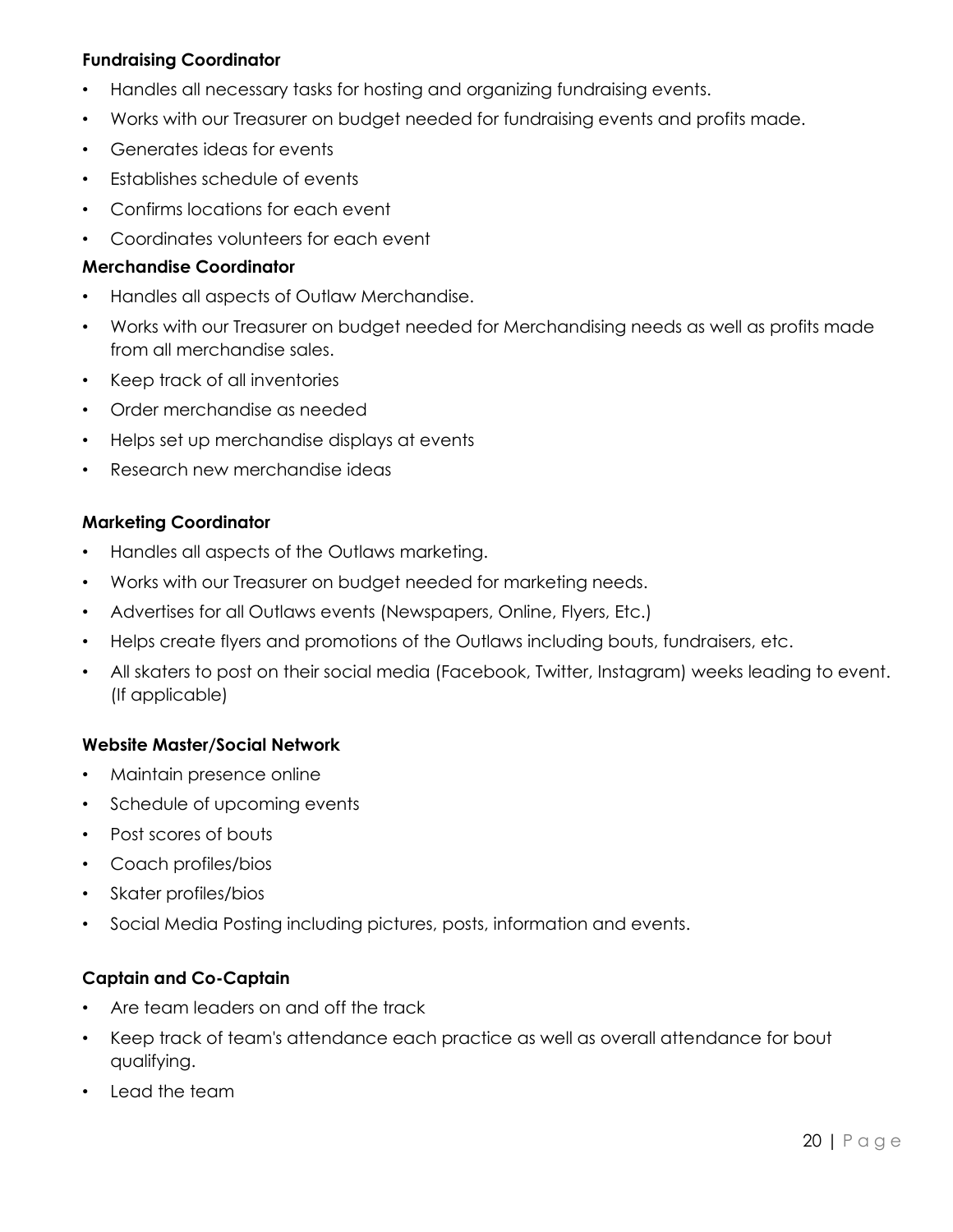- Have a team spirit
- Work with coaches on Rosters and Line-ups
- Attend all bouts for Captains meetings
- Help keep team motivated with positive reinforcements
- Arrange with Merch. Coordinator to order uniforms for new league members
- Keep record of win-loss and scores for the season's bouts
- Track volunteer points

### **Recruitment Department**

- Handles the recruitment for the Outlaws
- Go recruit for the Outlaws
- Arrange team volunteers to attend community events to recruit.
- Follow up with/keep in contact with recruits for up to six months.
- Welcome recruits at practices
- Follow up with/keep in contact with the recruits only if they would like us too.
- Handle in-processing of fresh meat including gear check and paperwork upon initial entry.

## **Sponsorship Coordinator**

- Handles all sponsorship aspects of the Outlaws
- Find sponsors
- Establish relationships with Sponsors
- Visit and keep up an Outlaw presence with sponsors
- Help fellow Outlaws seek sponsors
- Ensure that Website and Facebook Administrators have all necessary information to promote sponsors.
- Put together sponsorship information detailing what the sponsors get for their money.

## **Safety Officer**

Leagues must identify a Safety Officer who is responsible for ensuring league activities meet safety standards. The Safety

Officer is responsible for maintaining certification records and should be involved with coordinating CPR and First Aid training as needed. Help assure proper paperwork has been turned into WFTDA after an injury.

## **Human Resources Coordinators (HR)**

- Human Resources are to act as the voice of the Outlaws, Misfits, Fugitives, and Desperados and are to be voted in by majority rules of the voting league members.
- Act as liaison between Board and skaters.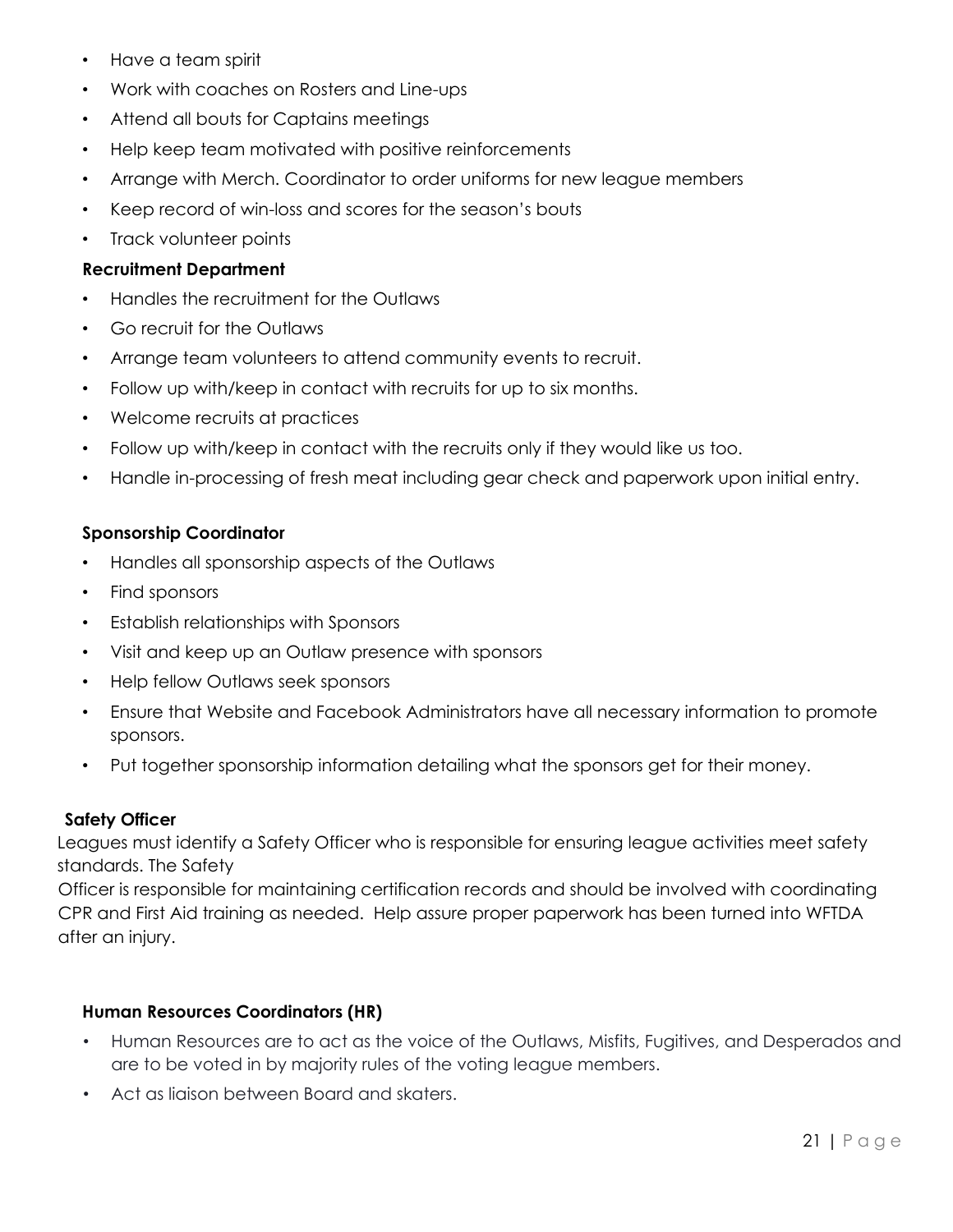- Assist in mediating issues between teammates.
- Is available to the whole team to encourage and support individual skaters.
- Must fully understand policies and procedures and clarify to skaters as necessary.
- Encourage unity and communication.
- Assist in league bonding events.
- Monitor the Grievance Google Doc and help host meetings for league members every 3 months without Board members or coaching staff to encourage communication.
- Continued updates and check-ins on injured skaters, NSOs and SOs until deemed unnecessary.
- Help maintain team bonds with injured and LOA team members.

#### **Interleague Liaison**

Work with Head Coach, Assistant Coach and Board of Directors to plan seasons schedule Approach leagues to host for home games.

#### **File Manager**

- Appointed by the Board each year for confidentiality reasons
- File manager to maintain list of file purging requirements.  $\Box$ Duties include:
	- o Organize and update files within Google Docs.
	- o Input new member information on contact list and email mailing lists
	- o Remove old members from email mailing lists
	- o Update passwords in Google Docs password spreadsheet
	- o Update practice and game schedule in Google calendar
	- o Share files in Google Docs with appropriate people
	- o Upload scanned images of emergency cards for all players in Google Docs

#### **Board Coordinators**

Each Coordinator will work directly with a Board member to ensure all duties are completed. An updated list of coordinators can be found in our files in the business page of Facebook.

#### **Electing Coaches**

- Folks who would like to be considered for a coaching position must submit to the Board their resume listing skating/coaching experience) and statement of intent by due date set by the Board.
- Candidates to be considered for Coaching must be in good standing as an Outlaw and have been with the league for at least 1year.
- Once resumes/letters have been received, the Board will review all submissions, filter the candidates for the most qualified to coach then present the nominees to the league for voting. The Board will notify.

Those who are cut from being considered as a Coach as to the reason why they were cut.